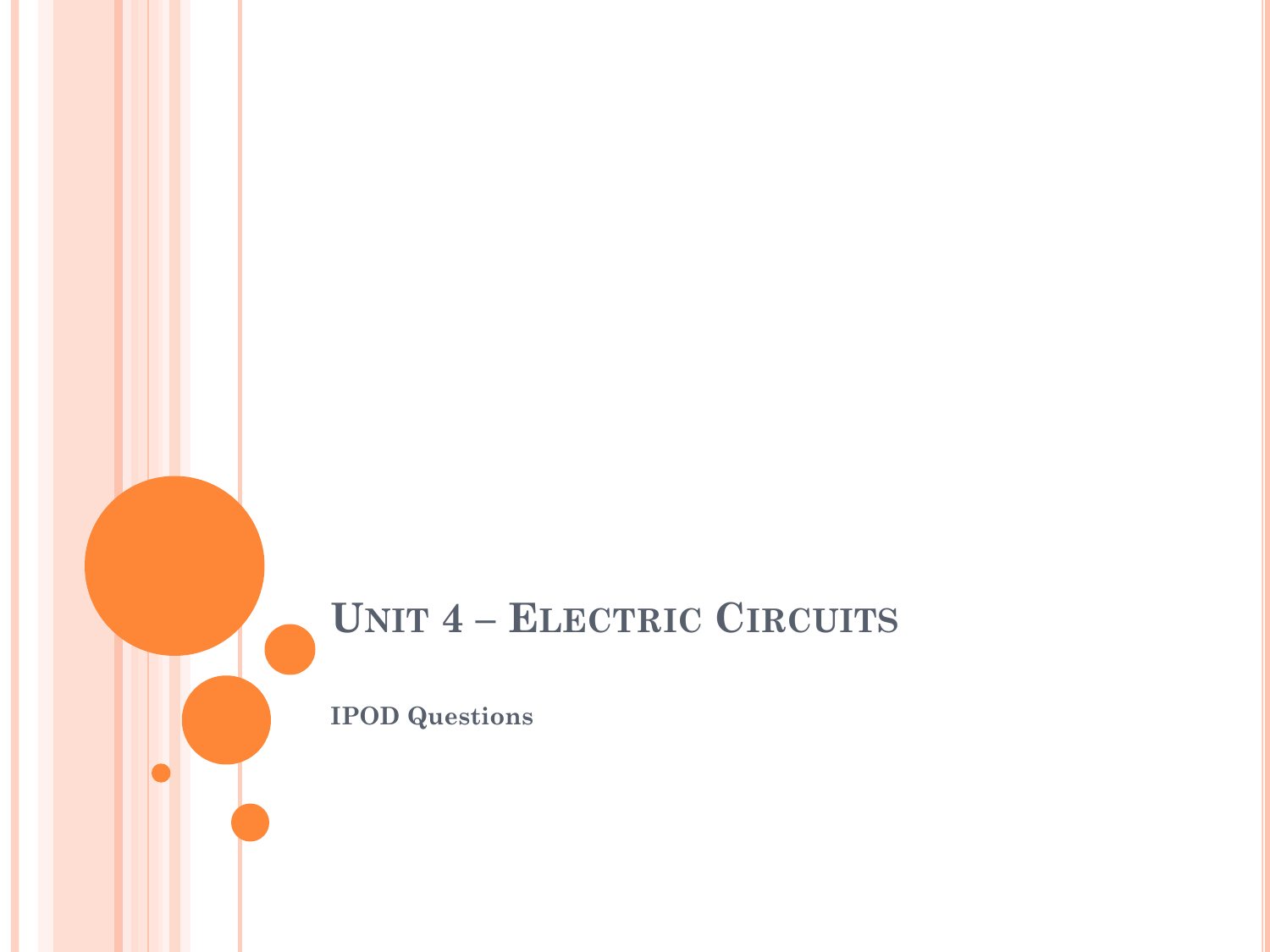$o$  IPOD  $\#$  15

- a) A lamp with a resistance of 30  $\Omega$  is connected to a voltage source. The current in the circuit is 3.0 A. What is the voltage of the source?
- b) The current in a circuit is 2 A. If the voltage is tripled and the resistance is cut in half, what is the new value of current in the circuit?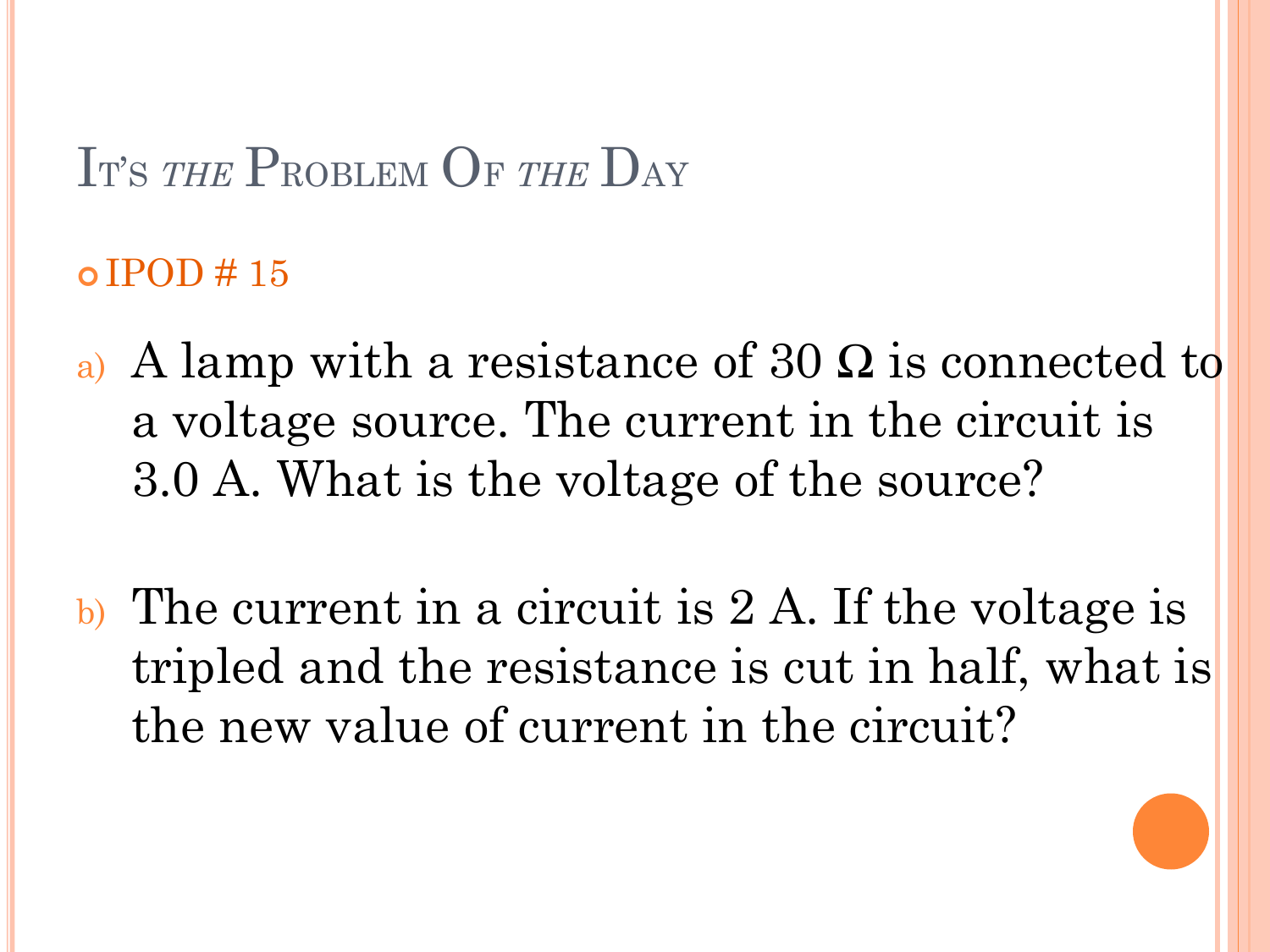$\circ$  IPOD # 16

- a) What is the current through a 75-W light bulb that is connected to a 120-V outlet?
- b) A classroom TV, rated at 170 W, was left on overnight and was running for a total of 24 hours that day (in school & out of school). How much energy (in kWh) was consumed & how much did it cost the school at \$0.14 per kWh?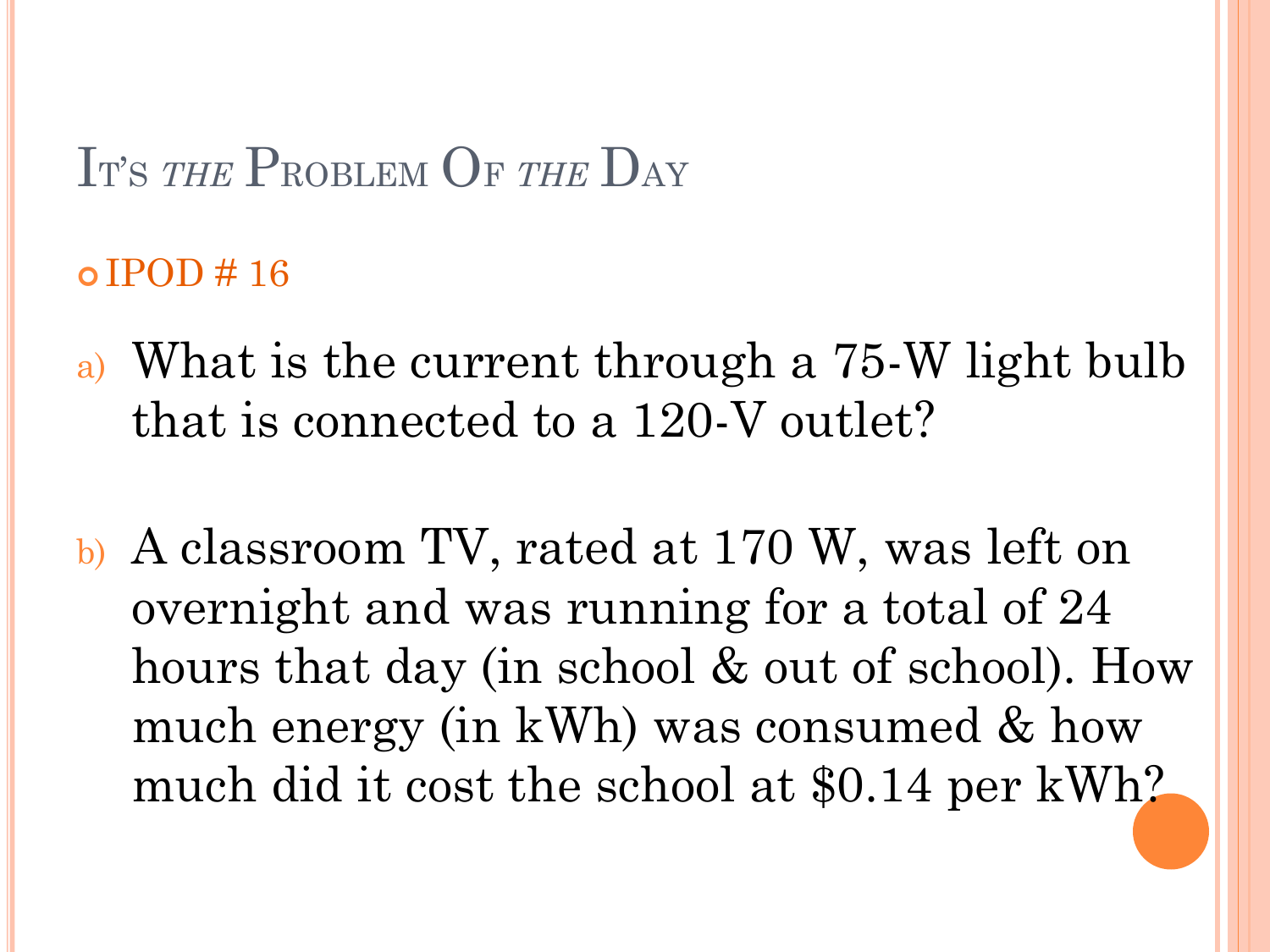$\circ$  IPOD # 17

A 2 Ω and a 4 Ω resistor are connected in **series** across a 12-V battery.

- Draw the circuit
- What is the equivalent (total) resistance?
- What is the current?
- What is the potential drop (voltage) across each resistor?
- What is the power developed by each resistor?
- What is the total power developed by the circuit?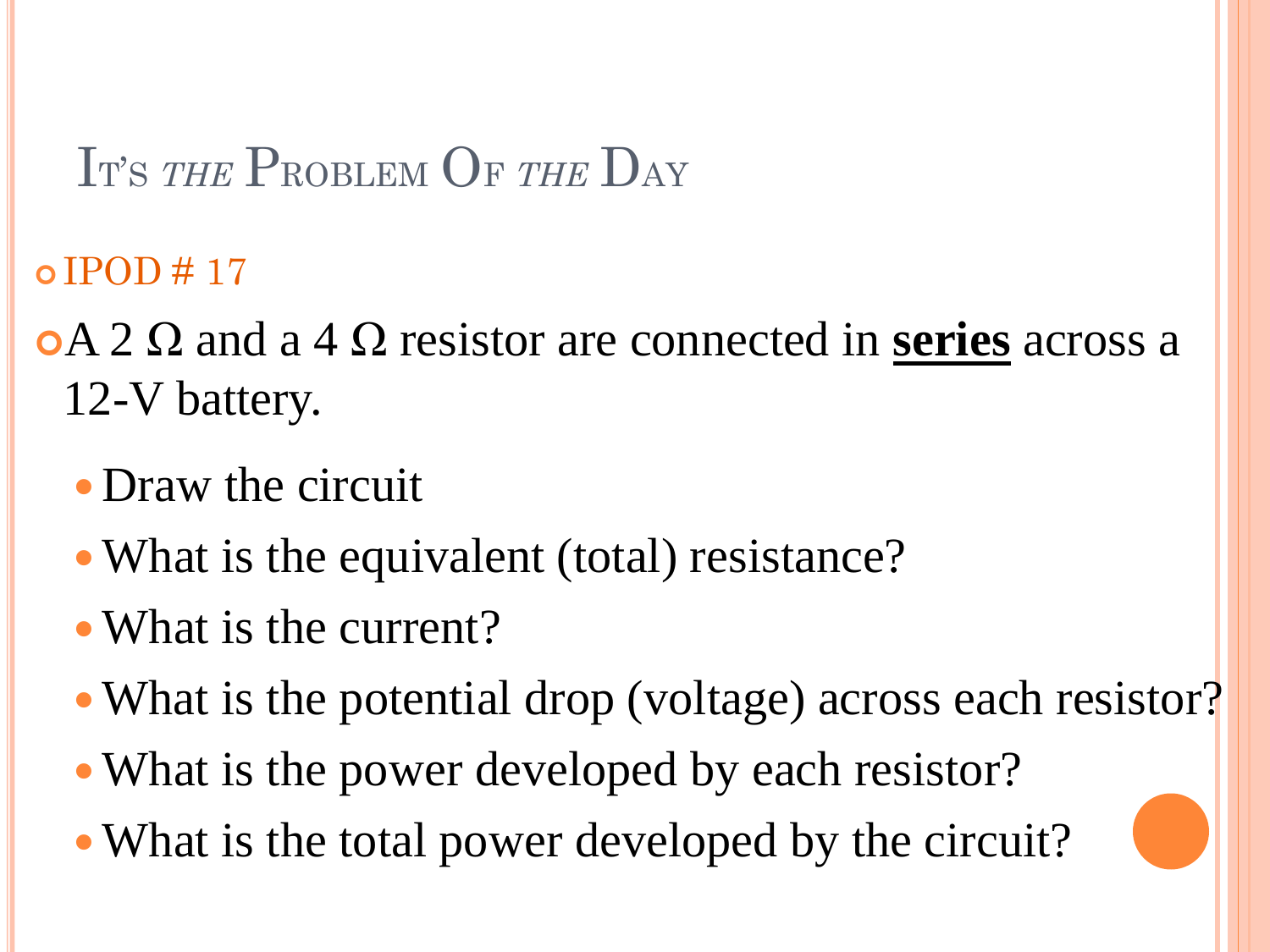$oPROMPT \# 18$ 

 $\overline{\text{O}}$  Two resistors, 40-Ω and 10-Ω, are connected in parallel across a 120-V generator.

- Draw the circuit
- What is the equivalent (total) resistance?
- What is the current through the entire circuit?
- What is the current through each branch of the circuit?
- What is the power developed by each resistor?
- What is the total power developed by the circuit?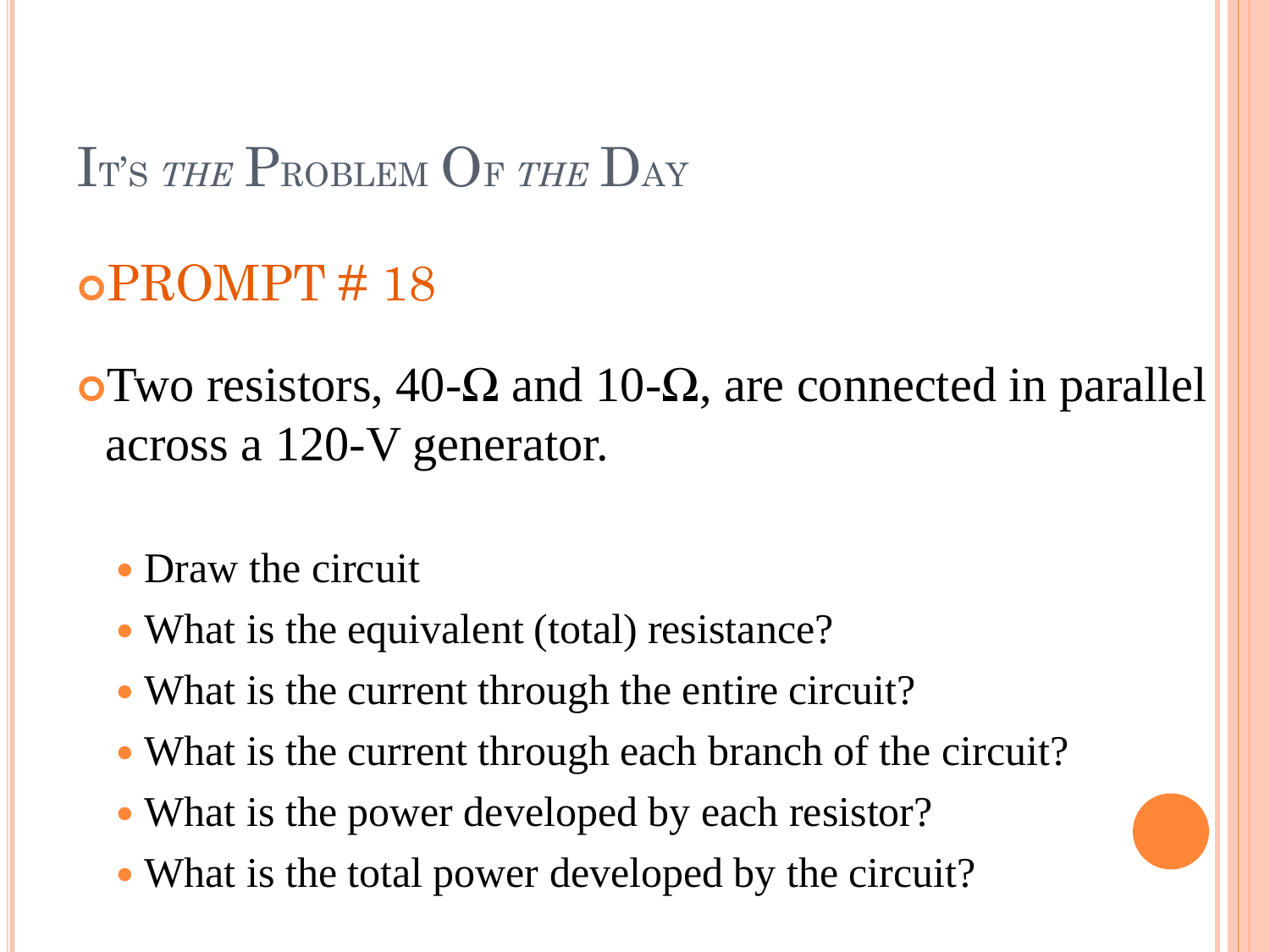$\circ$  IPOD # 19

- $\circ$  A 2  $\Omega$  resistor is connected across a 9-V battery.
	- What is the current in the circuit?
	- How much power is developed by the resistor?
	- The device is on an average of 6 hours per day. How much energy does it use (in kWh) per day? Per 30 days?
	- If it costs \$0.12 per kWh, how much does it cost to run for a day? For 30 days?